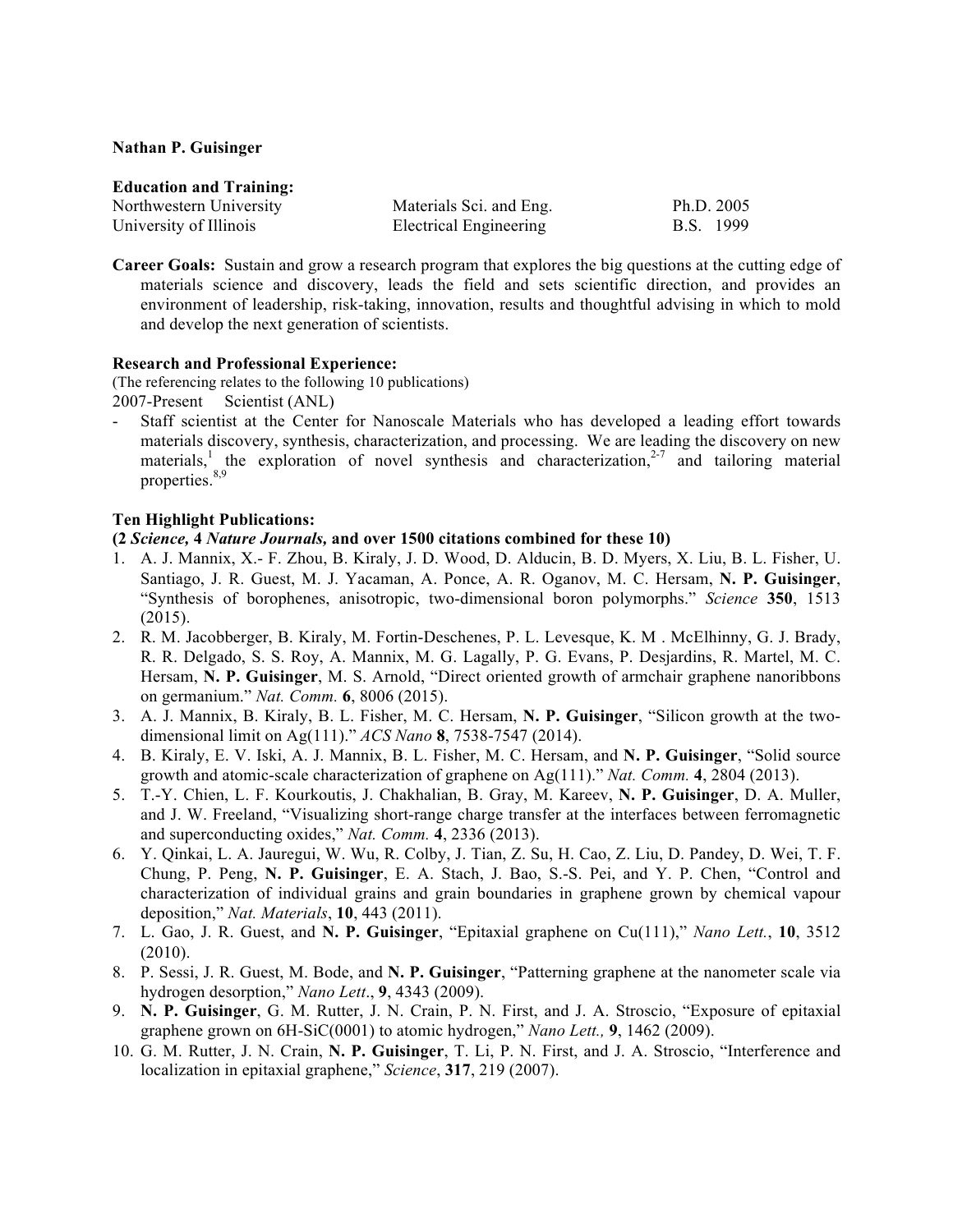# **Honors and Awards**

Director's Award for Outstanding Safety Leadership (2011);

AVS (TFD) Outstanding Young Researcher Award (2007);

National Research Council Postdoctoral Fellowship (2006);

AVS Top Level Graduate Research Award (2005);

Physical Electronics Conference - Nottingham Prize – For probing isolated molecules on silicon (2005);

Hilliard Symposium - Runner Up "Best Student Presentation"(2005);

Northwestern University Graham Fellowship – terminal year fellowship (all academic departments at Northwestern put forward their top 4 candidates) (2004)

# **Synergistic Activities, Outreach, & Community Service (\*\* National Level; \* Local Level)**

- (1) \*\*Advisory Board Nanoscience Program Harper College and CLC, (2008-Present);
- (2) \*\*Advisory Board Nanotechnology Law & Business, (2005-Present)
- (3) \*\*AVS Program Committee, (2008-Present)
- (4) \*\*AVS Thin Film's Division Program Committee, (2008-Present)
- (5) \*Guest Lecturer, Northwestern Materials Science Dept. MSE376, (2015)
- (6) \*\*Interdisciplinary Consortium for Research and Educational Access in Science and Engineering (INCREASE) Workshop STM Lecture, (2015)
- (7) \*Argonne's Mentoring Exchange, select member of pilot group, (2014-Present)
- (8) \*Department of Educational Programs, Argonne, Student Research Participation Program, (2014)
- (9) \*Session Organizer, Argonne User Science Meeting, ANL, (2012)
- (10) \*\*Chair Thin Films Division, AVS, (2012)
- (11) \*\*Division Chair Elect, Thin Films Division AVS (2010-2011)
- (12) \*\*Organizing Committee, IEEE Nano Birmingham, UK (2012)
- (13) \*\*Chair Student Chapters, AVS, (2010-2012)
- (14) \*\*Guest Editor MRS Bulletin, (2009-2010)
- (15) \*\*Topic Chair, Graphene Topical Conference, AVS Symposium, (2008-2010)
	- (Started the first graphene topical sessions at the AVS with support from AFOSR)
- (16) \*\*Program Chair, Thin Films Division, AVS, (2008-2011)
- (17) \*Northwestern Young Alumni Committee (Materials Science) (2009-2011)
- (18) \*Department of Educational Programs, STM Course, Argonne (2010)
- (19) \*\*ACT-SO Mentor for DuPage County Chapter, (2014-Present)
- (20) \*Science Fair Judge, Downers Grove School District 58, (2014-Present)
- (21) \*Youth Leader Volunteer, Middle School, (COW) CCOB, (2014-Present)
- (22) \*Youth Leader Volunteer, Elementary, (KidZone) CCOB, (2015-)
- (23) \*Assistant Coach, Lemont Youth Basketball, (2014-2015)
- (24) \*Volunteer Leader, Middle School, Camp Stampede, (2014)
- (25) \*Volunteer Leader, Middle School, Camp COW, (2015)
- (26) \*Volunteer Leader, Elementary, Camp Roc n' Canoe (2015)
- (27) \*Volunteer Leader, Sleep Out Saturday, Addressing Homelessness in Dupage County, (2015)
- (28) \*Volunteer Leader, 30 hr Famine, Addressing Hunger and Poverty, (2015)
- (29) \*Volunteer, Childrens Hunger Fund, Food Packing Events, (2013-Present)
- (30) \*Volunteer, Pacific Garden Mission, Chicago, (2013-Present)
- (31) \*STEM Workshop, Museum of Science and Industry, Chicago (2015)
- (32) \*Park Forest Library Lecture (2014)
- (33) \*Guest Lecturer, AP Physics Class, Downers Grove South High School, (2014-Present)
- (34) \*Guest Lecture, 5th grade class, Prairieview Elementary, (2014)
- (35) \*Lab tour for Downers Grove South Science Club, (2014)
- (36) \*\*NPR WBEZ Guest, Graphene and Nobel Prize, (2010)

# **Collaborators**

 Prof. Jak Chakhalian, University of Arkansas; Prof. Yong Chen, Purdue University; Prof. Mark Hersam, Northwestern University; Prof. Franz Himpsel, University of Wisconsin – Madison; Prof. Saw Hla, Argonne